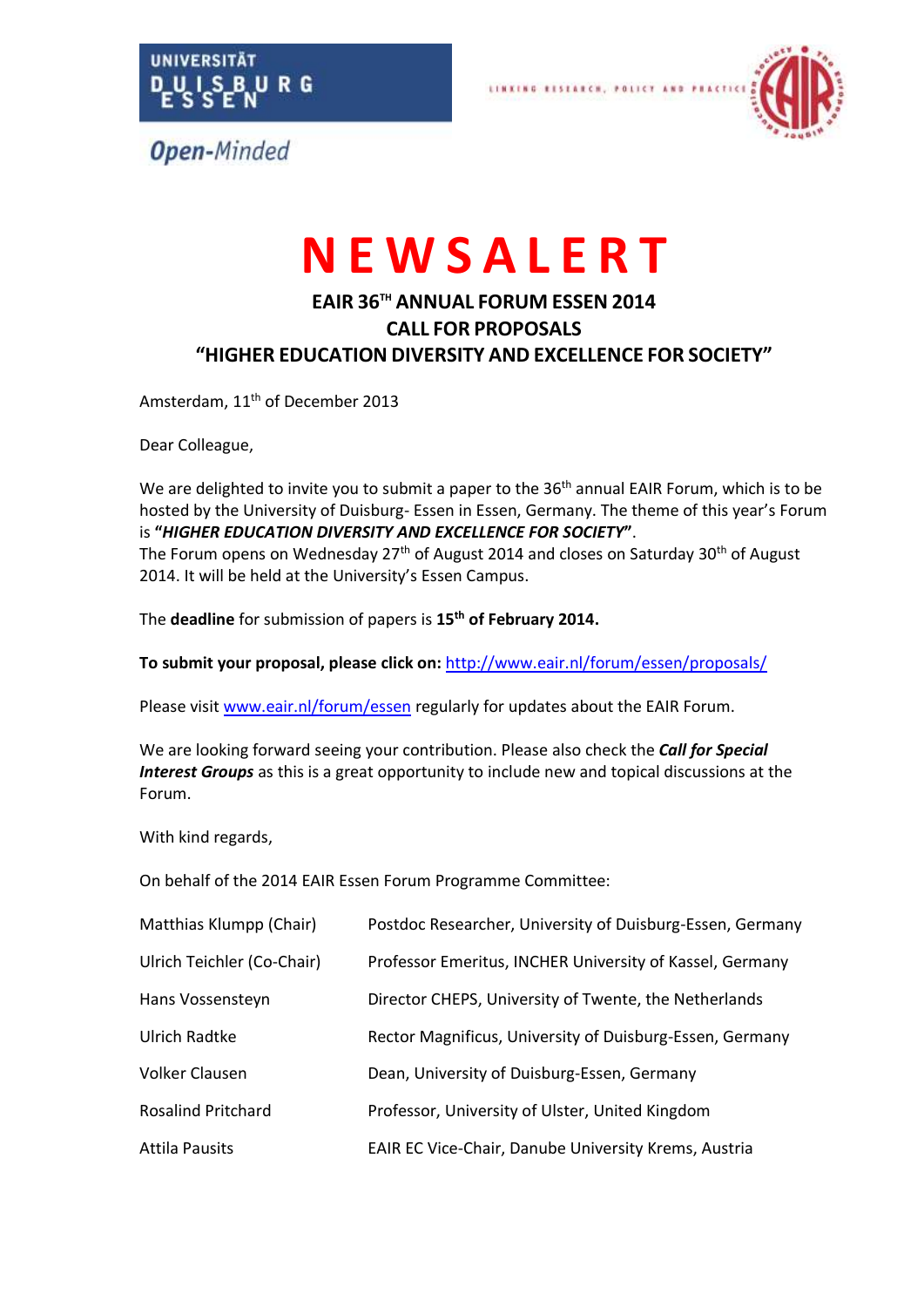



#### **FORUM THEME HIGHER EDUCATION DIVERSITY AND EXCELLENCE FOR SOCIETY**

In the context of changes such as budget restrictions, growing demands of stakeholders such as employers and students and the changing nature of its key functions of research and teaching, we see an increasing professionalization of administration and management of higher education institutions. At the same time, **diversity and excellence** are the very core of all higher education processes, but how are we to balance these new demands with the existing ones and further economic restrictions?

In these demanding times EAIR is the network organization of higher education professionals, itself striving for diversity and excellence. Building on the success of the previous conferences in Warsaw, Stavanger and Rotterdam, the programme for the 36<sup>th</sup> Forum in Essen will be attractive to (institutional) researchers, managers, administrators and policy makers. In addition, we want to increase the attractiveness significantly especially for international delegates as well as young(er) researchers and the «new professionals» in higher education. Therefore, the Programme Committee has acted upon participants' feedback in establishing an "open track" for new and innovative topics, looking for diversity as well as excellence in our field.

#### **FORUM TRACKS HIGHER EDUCATION DIVERSITY AND EXCELLENCE FOR SOCIETY**

The Forum will therefore be of interest to institutional researchers, academics, policy makers, administrators and educators. Proposals for presentations and posters should be designed to contribute to one of the eight broad tracks outlined below:

- **Track 1: Governance and Diversity**; Chair: Prof. Rosalind Pritchard
- **Track 2: Missions & Impacts in Higher Education**; Chairs: Dr. Terhi Nokkala & Dr. Charles Mathies
- **Track 3: Diversity and Excellence**; Chairs: Prof. Maria J. Rosa & Prof. Cláudia S. Sarrico
- **Track 4: Diversity and Access to Higher Education**; Chair: Prof. Hans Vossensteyn
- **Track 5: Student Experience: Teaching, Learning & Services**; Chairs: Dr. Clare Milsom & Dr. Elena Zaitseva
- **Track 6: Quality and Diversity**; Chairs: Dr. Christian Ganseuer & Dr. Mareike Landmann
- **Track 7: Institutional Research: Analyzing Diversity and Excellence?**; Chairs: Dr. Urs Hugentobler & Dr. Helena Lim
- **Track 8: Open Track: Innovative and Emerging Topics in Higher Education**; Chair: Prof. Nicoline Frølich

Further information about the tracks and their focus can be found below, pages 7-14. All proposals will be evaluated by the Track Chairs and the Programme Committee.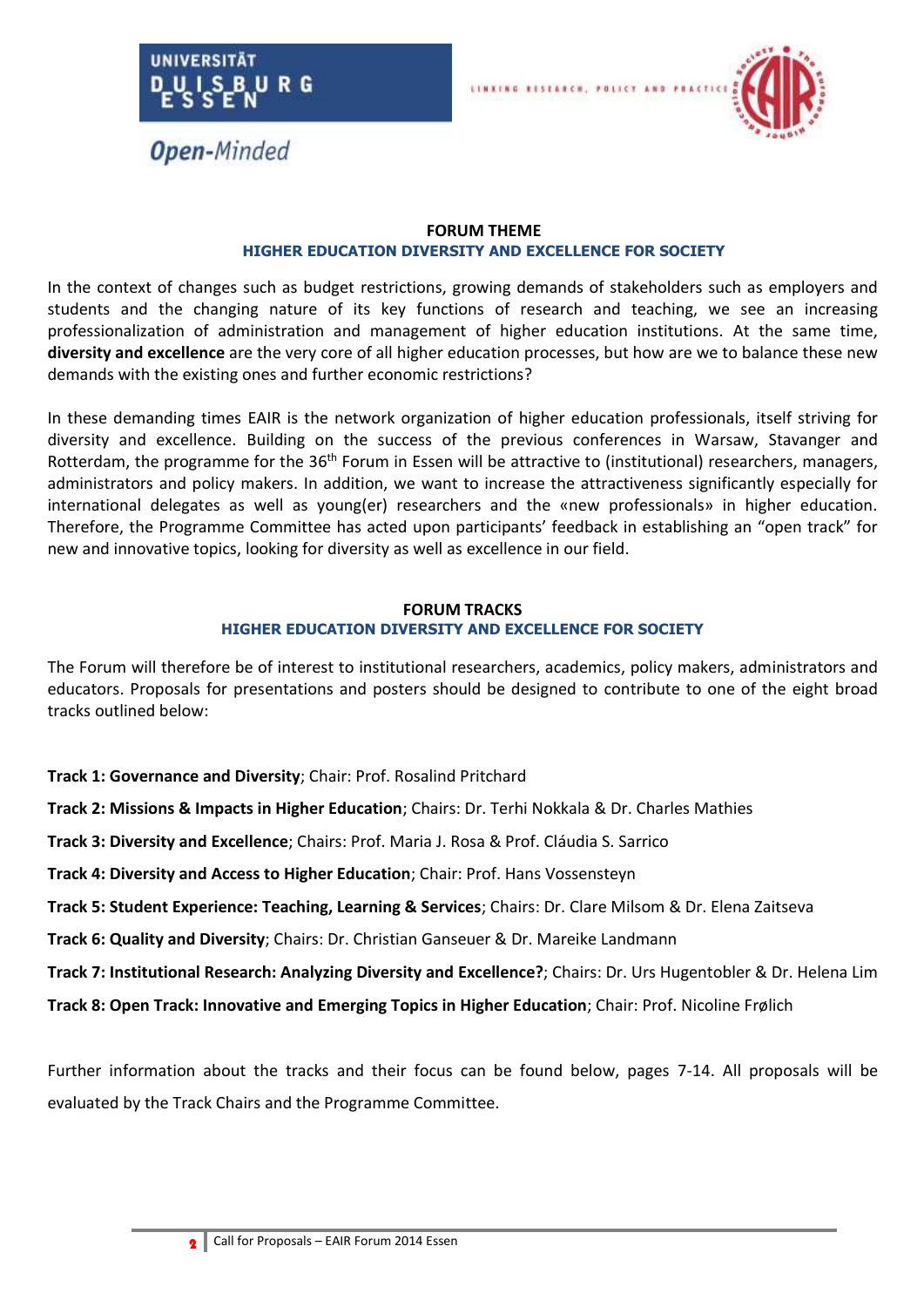



#### **FORUM KEYNOTES HIGHER EDUCATION DIVERSITY AND EXCELLENCE FOR SOCIETY**

The keynote speakers provide high-level insights into topics relating to university management and higher education questions in the context of diversity and excellence.

- 27.08.2014 Cornelia Quennet-Thielen, State Secretary BMBF (Federal Education and Science Department of Germany, Berlin) [LINK](http://www.bmbf.de/en/563.php)
- 28.08.2014 Prof. Dr. Peter Scott, Institute of Education, University of London [LINK](http://www.ioe.ac.uk/staff/51229.html)

Prof. Dr. Ute Klammer, Vice-Rector for Diversity, University of Duisburg-Essen [LINK](http://www.uni-due.de/biwi/klammer/prorektorat.shtml) [The only German Vice-Rectorate for Diversity Management]

- 29.08.2014 Prof. Dr. Georg Krücken, Director INCHER, University of Kassel *"Higher Education Reforms and Transintentional Consequences – A Research and Policy Agenda"* [LINK](https://www.uni-kassel.de/einrichtungen/en/incher/team/prof-dr-georg-kruecken.html)
- 30.08.2014 Prof. Dr. Martti Raevaara, Vice-President Academic Affairs, Aalto University [LINK](http://www.aalto.fi/en/about/organization/management/)

# **FORUM ACCESS & ACCOMODATION – "Welcome to the heart of Europe"**

The forum venue, **Essen**, is easy to reach by plane from all around the world (**Düsseldorf airport is 20 minutes away by rail;** Frankfurt and Amsterdam airports are 2 hours away) and by land. Essen also has excellent road and rail links to the rest of Europe.

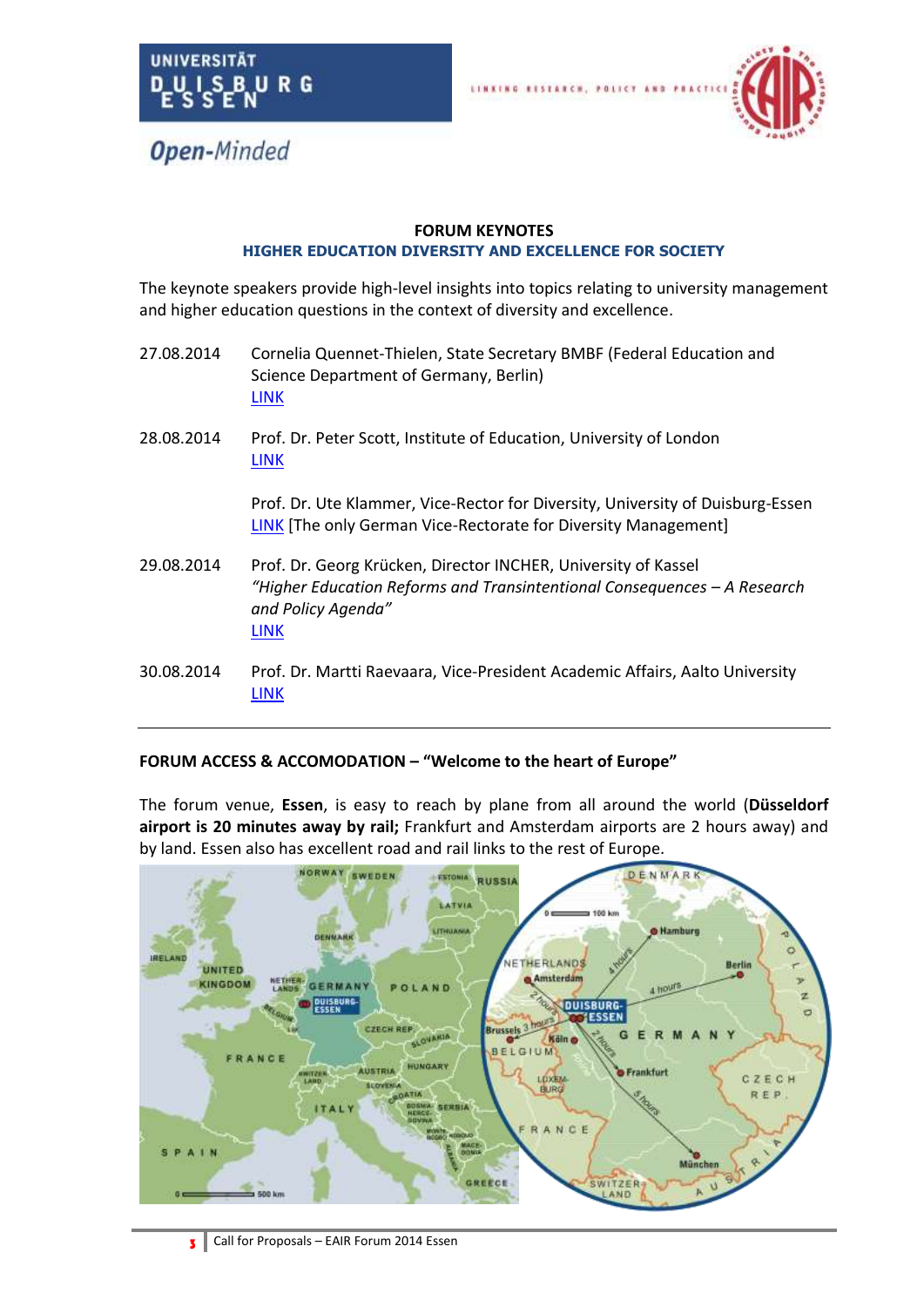



#### **FORUM HOST HIGHER EDUCATION DIVERSITY AND EXCELLENCE FOR SOCIETY**

**LINKING** 

The University of Duisburg-Essen is one of the youngest German Research Universities (among the top 40) with nearly 40,000 students, 450 professors and 4,000 other staff, making it the 10<sup>th</sup> largest university in Germany. Its eleven departments (Humanities, Social Sciences, Educational Sciences, Economics, Business Administration, Mathematics, Physics, Chemistry, Biology, Engineering, Medicine) provide leading research and teaching in a globally and diverse environment, connected to the strong tradition of application orientation in the industrial Ruhr Area (coal and iron industries). The university has focused on five main research areas: Fundamentals and Applications of Nanotechnologies, Biomedical Sciences, Urban Systems, Empirical Research in Education, and Change of Contemporary Societies; research attracts more than 100 million Euro in external funding each year.

The *institutional history* is the reason why many blueprint discussions and research questions in higher education management: The two universities in Essen and Duisburg were founded in 1972 as "Gesamthochschulen", intersecting the university with the Fachhochschule (UAS) model in Germany. In 2003, both universities were merged in order to form a new university, making it the largest role model for university cooperation in Germany. Later, in 2007 the University entered the new strategic alliance UAMR (Universitätsallianz Metropole Ruhr) together with *Ruhr University of Bochum* and *Technical University of Dortmund*, representing now more than 100,000 students, 1,200 professors and more than 1,000 PhD graduates each year.



[LINK](http://www.uni-due.de/en/university.php) including an English-speaking film introduction.

#### **Call for Proposals – General Information**

You may submit more than one proposal but only one (per *main author*) will be accepted. There are different types of proposals: single-slot papers, double-slot papers, and other proposals (roundtable/panel, workshop, special interest group). Please indicate the nature of your proposal when submitting online. Posters are also welcome because they are typically well suited to give overviews of facts, figures and the conclusions drawn from research. They will be displayed to attract the Forum participants' attention and a presentation is scheduled at the Forum to quickly communicate its ideas and relevance.

#### **Forum Registration**

All Speakers at the EAIR Forum will be required to register and pay for the Forum registration fee. EAIR members will receive a reduction on the Forum registration fee. The details of the registration fees for the EAIR Forum are given on the webpage / registration form. For **young professionals and academics (aged 35 and younger** at the time of the Forum) who are working in higher education institutions and other organisations in the higher education fabric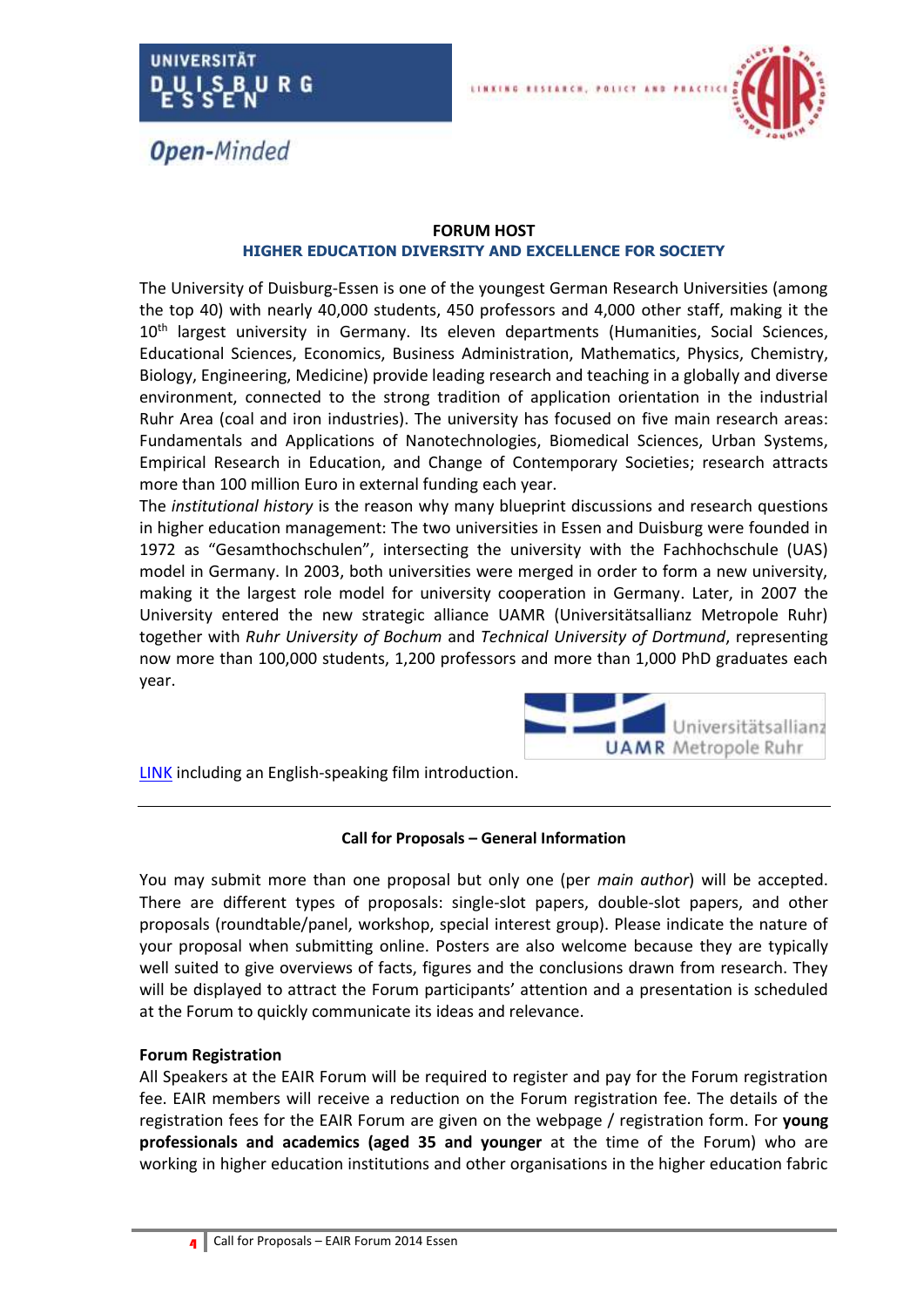

(ministries, quality assurance agencies, etc.) EAIR is offering a reduced registration fee (50% of

the normal fee) if a submitted proposal is accepted. Moreover, young (under 35 years of age) colleagues are invited to participate in the **EAIR Outstanding Paper Award** competition. The recipient will be awarded a one-year free subscription of a journal of Routledge's list of education journals.

**LINKING** 

#### **Submission Deadlines**

- Proposals: **15th of February 2014** (notification of acceptance by 31st of March 2014).
- $\triangleright$  Posters: 1<sup>st</sup> of May 2014.
- Final Papers: **31st of July 2014**.

#### **Proposal Form**

The *title* of the proposal should not exceed 120 characters (approximately 12 words) and should accurately reflect what is being proposed. The *abstract* must not exceed 1,500 characters (approximately 150 words) and anything above this limit will be excluded. The abstract should clearly state the core idea, aims, objectives and give an indication of key findings, if available, of your presentation. The *outline* is a "free format" which should clearly state your objective and your engagement with the subject and with the Track and Forum theme; it should not exceed 10,000 characters (approximately 1,000 words). When drafting your outline, please consider the following format:

- an *introduction* in which the problem or issue the proposal addresses is set out, and how that problem/issue relates to the Track theme,
- a paragraph in which the *background* of the problem or issue is outlined (including reference to relevant literature),
- a description on how you *approach or analyse* the problem or issue (this could be a "research methods" section),
- the *results* of your investigation,
- a *reflection* on the findings (e.g. how do your findings relate to previous research) and the implications or relevance of your work,
- a final paragraph with *conclusions*.

#### **Categories and Keywords**

In order to assist Forum delegates to select the presentations in which they are interested, we would like to ask you to indicate the character of your proposal by ticking one or more categories on your proposal submission form; Academic (theoretical or discursive), Academic (research-based), Case study of practice, Policy oriented, or Other. In addition please also provide between 1-5 keywords that will reflect the contents of your proposal. The list of keywords will be provided in the on-line proposal form. We kindly request you to follow the instructions carefully. *Proposals that do not meet the expectations set out in the guidelines will unlikely be accepted by the Programme Committee*. Please do not hesitate to contact the EAIR Secretariat [\(eair@eair.nl\)](mailto:eair@eair.nl) if you have any questions.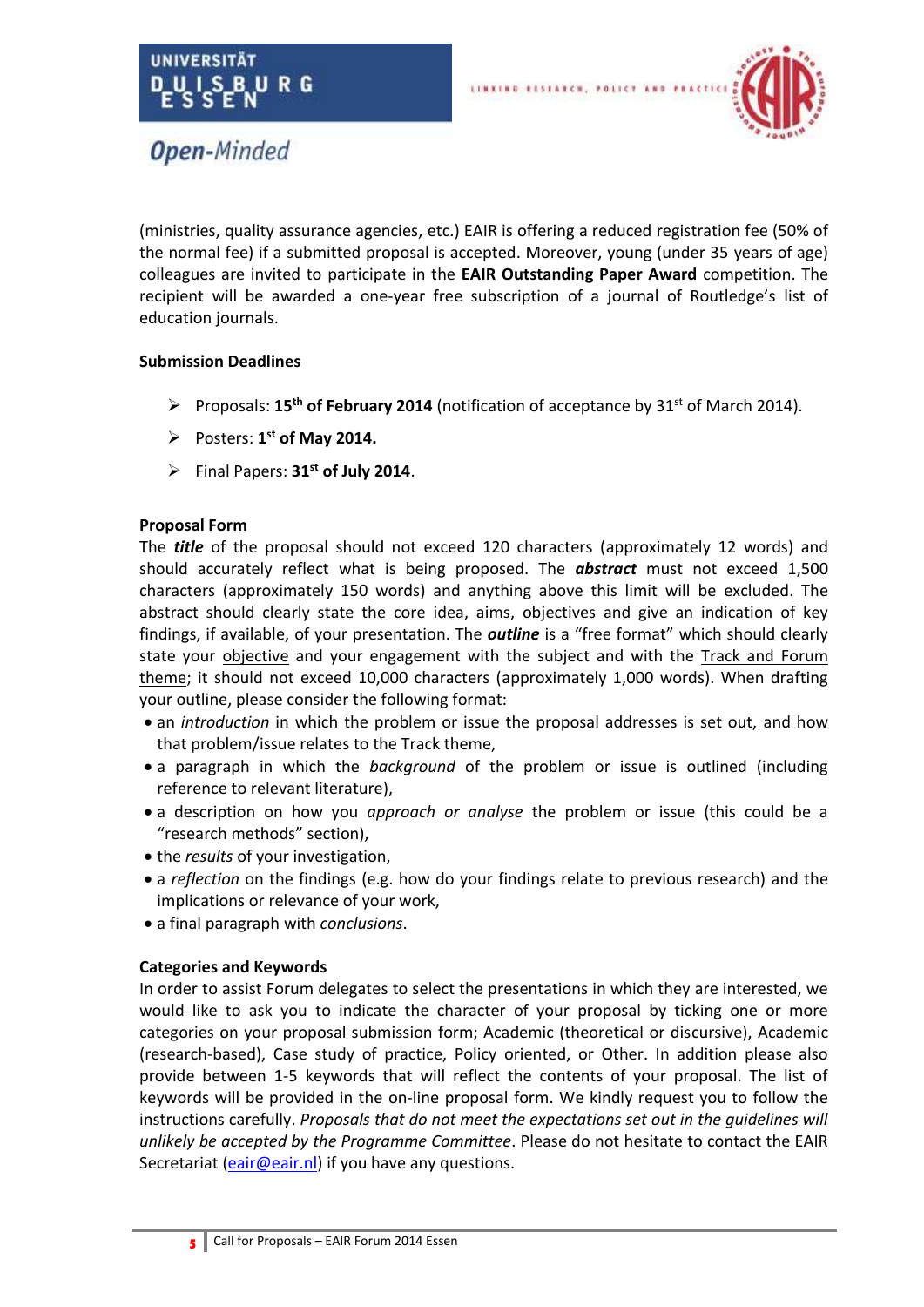



# **Full Paper Information**

If the proposal is accepted, you will be invited to write a detailed "full" paper (including the abstract and outline) of 30,000-50,000 characters (approximately 3,000-5,000 words). The paper should be written on the basis of the accepted proposal and according to formatting rules of EAIR. EAIR will publish *all full papers on the Forum website* which is only accessible to the Forum participants and EAIR members. The abstract of the accepted proposal will be published in the Forum Programme. The deadline for submission of these full articles to the EAIR Secretariat is 31<sup>st</sup> of July 2014.

**LINKING** 

#### **Paper Presentation and Language**

For paper presentations, you will normally be given a timeslot of 20 minutes to present the ideas set out in your paper allowing 10 minutes for questions and discussion. You are also encouraged to propose other formats, including roundtable/panel discussions, workshops, special interest groups, poster presentations and best practice sessions. The Forum language is English.

#### **Important Publication Options**

For interesting and *high-quality full papers* the Programme Committee will consider the following publication options:

(a) Depending on the number of high-quality full papers an extended Forum proceedings publication as an ISBN-covered book/print will be considered.

(b) Forum papers may be selected for a special book commissioned by the Programme Committee with an established publisher.

(c) Outstanding papers will be considered for a **Special Issue of the association's journal Tertiary Education and Management (TEAM)**, [\(http://www.eair.nl/publications/TEAM.asp\)](http://www.eair.nl/publications/TEAM.asp). Authors will receive a notification after the Forum with further details.

# **Call for Special Interest Groups (SIG)**

In order to enable very diverse and in-depth discussions we invite you to propose a topic for a special interest group (SIG), to be held on the first Forum day Wednesday 27<sup>th</sup> of August 2014 for a session of about two to three hours. SIGs are meant to be highly interactive exchanges on a salient and clearly demarcated topic. A submission for a SIG proposal should consist of a short description of about 1000 characters (approximately 100 words) that highlights the specific interest and importance of this topic. The EAIR Executive Committee will offer organisers one Forum fee waiver per accepted Special Interest Group". Please make any suggestions to the Forum Programme Committee by submitting the proposal through the submission process outlined above, checking the "SIG" track option.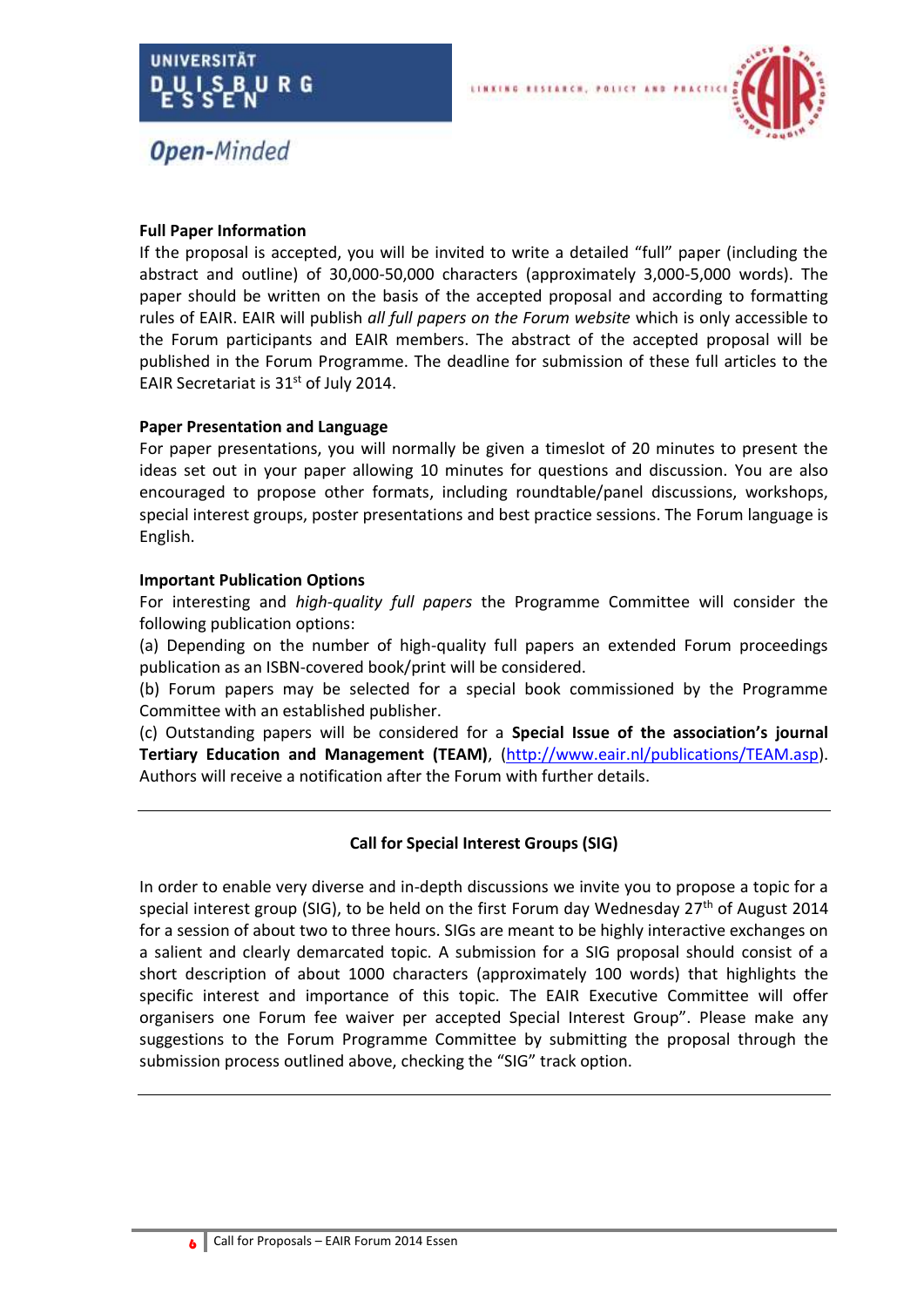



# **EAIR FORUM 2014 ESSEN HIGHER EDUCATION DIVERSITY AND EXCELLENCE FOR SOCIETY**

LINKING

# **Information Track 1: Governance and Diversity**

# **Track Chair Prof. Rosalind Pritchard • University of Ulster • UK**

# **Track description**

*Governance*, as the organisation and management structure of higher education institutions is an increasingly important field of study, reflecting growing sectoral complexity and diversity. Governance structures in different regions (Africa, America, Asia, Europe) are influenced by specific developments, i.e. in Europe by the push towards harmonisation, but also by concepts of new public management and accountability as well as innovation and economic policy expectations (EU). But several trends are globally felt in university governance like the marketization of higher education, growing concerns about the democratisation of governance and for greater accountability towards stakeholders and society.

This track offers an opportunity for presenters to discuss the impact of such changes on the governance of institutions and the resulting impacts on the core activities of higher education: research, learning and teaching.

The track focuses on the exemplary key questions (examples):

• How do changes in the strategic role of governing bodies and administrative functions in HE institutions reflect societal changes and diversity?

• What impact have both increased international orientation and increased competition (rankings) on management and governance?

- How can institutions ensure that the various aspects of governance interact smoothly?
- What threats do modern models of governance pose to more traditional university values?

• What changes need to be made to governance structures in order to re-position institutions competitively?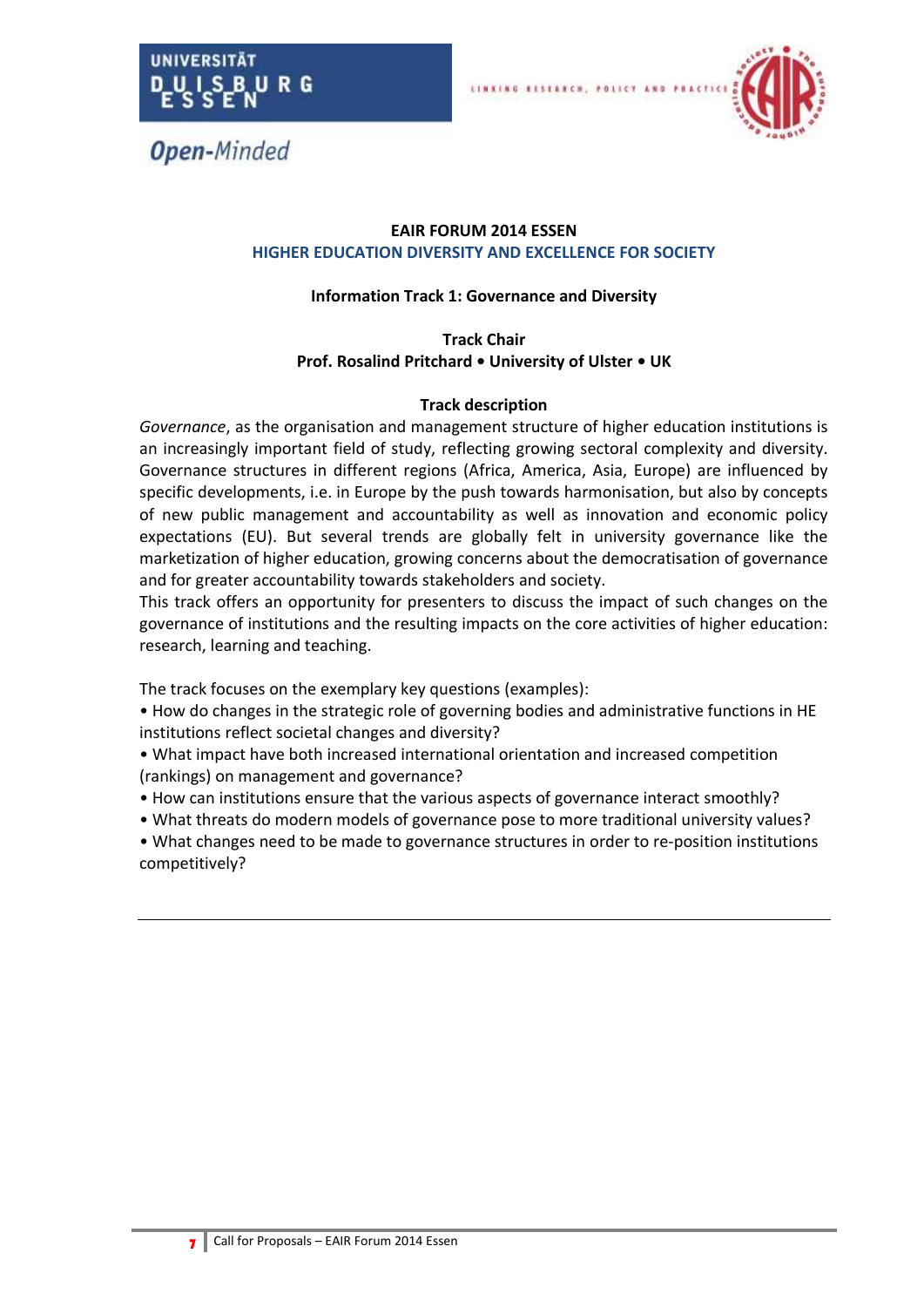



## **EAIR FORUM 2014 ESSEN HIGHER EDUCATION DIVERSITY AND EXCELLENCE FOR SOCIETY**

**LINKING** 

# **Information Track 2: Missions and Impacts in Higher Education**

**Track Chair**

**Dr. Terhi Nokkala • University of Jyväskylä, Finnish Institute for Educational Research • Finland**

**Dr. Charles Mathies • University of Jyväskylä, Department of Strategic Planning • Finland**

#### **Track description**

All higher education systems have undergone enormous change in recent years. In Europe the Bologna process is affecting society and national economies through its impact on life-longlearning, the implementation of quality assurance systems and the stronger focus on employability and competence-orientated learning outcomes. For American, Asian and Australian institutions growing internationalisation has brought many changes for universities and their impact on societies and national economies. Many higher education institutions are under pressure to update and adjust their missions in the wake of profiling and differentiation endeavors, horizontally as well as vertically. But how can these impacts be described and measured?

- What is the impact of higher education on the economy?
- How do HEIs respond to fast changing job markets?
- How does the higher education system affect employability?
- Should the interface with societal stakeholders be reconsidered?
- How does the economic impact of HE differ by country and region and what are the consequences for higher education and economic policy?
- How has the Bologna process as well as internationalisation impacted upon the economy?
- How does life-long-learning affect labor market developments?
- Does "mission drift" of universities lead to a gap between expectations of universities, students' and wider communities?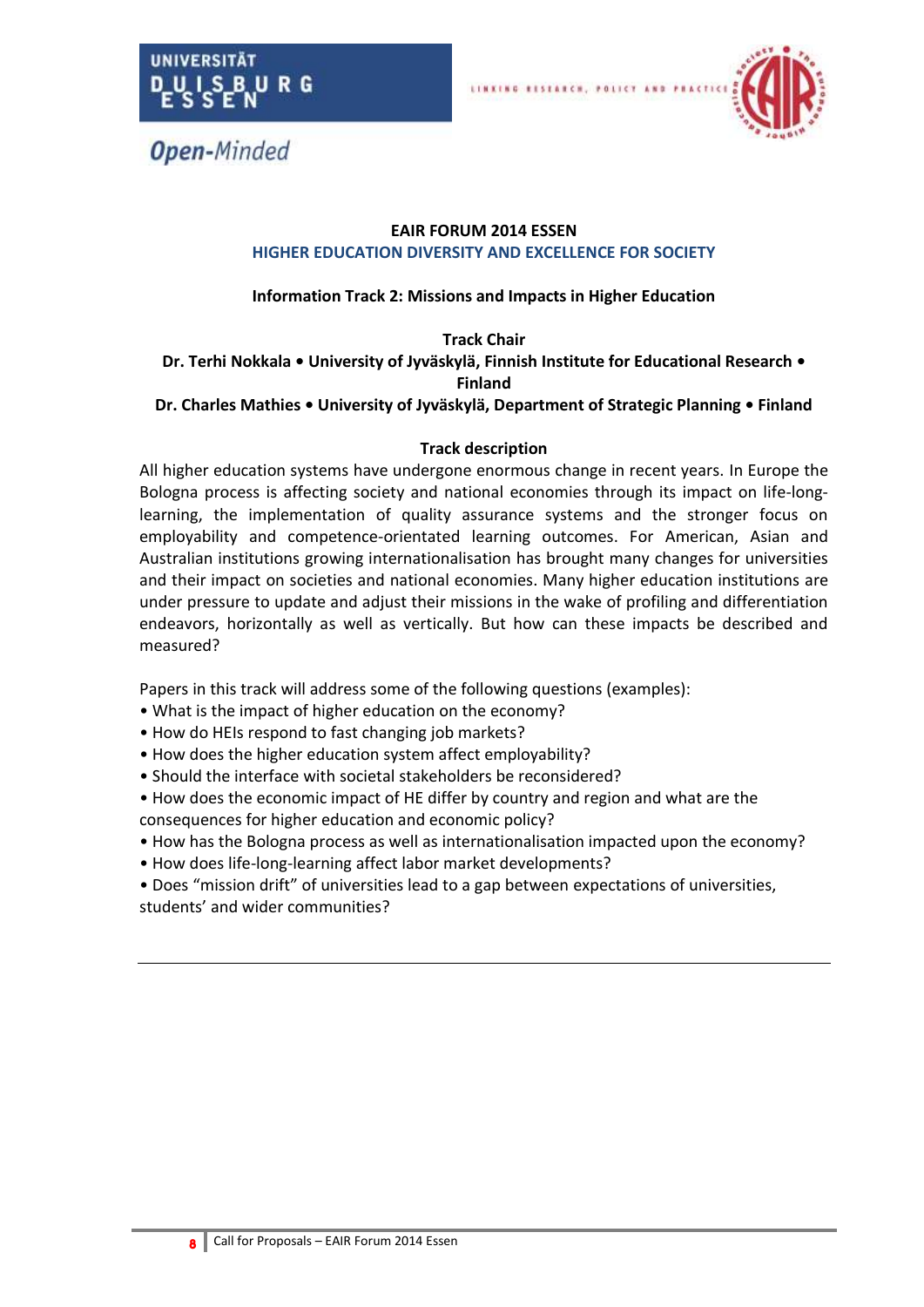



# **EAIR FORUM 2014 ESSEN HIGHER EDUCATION DIVERSITY AND EXCELLENCE FOR SOCIETY**

**LINKING** 

# **Information Track 3: Diversity and Excellence**

# **Track Chair**

# **Prof. Maria J. Rosa • University of Aveiro & CIPES • Portugal Prof. Cláudia S. Sarrico • ISEG – Lisboa School of Economics and Management, University of Lisbon & CIPES • Portugal**

# **Track description**

Worldwide *excellence* programmes as well as *university ranking systems* have shaped recent discourses in higher education. Whether one welcomes these relatively new phenomena or not, a key task for researchers and higher education managers alike is to understand, evaluate and respond to them.

- Why does excellence gain importance in higher education?
- Do ranking systems reflect excellence or not?
- How do universities incorporate excellence in their strategies?
- Can university management improve academic excellence?
- How do efficiency and effectiveness impact on university excellence?
- Can funding mechanisms and incentive systems enhance excellence and/or diversity?
- Do diversity objectives actually hinder or support excellence in teaching and research?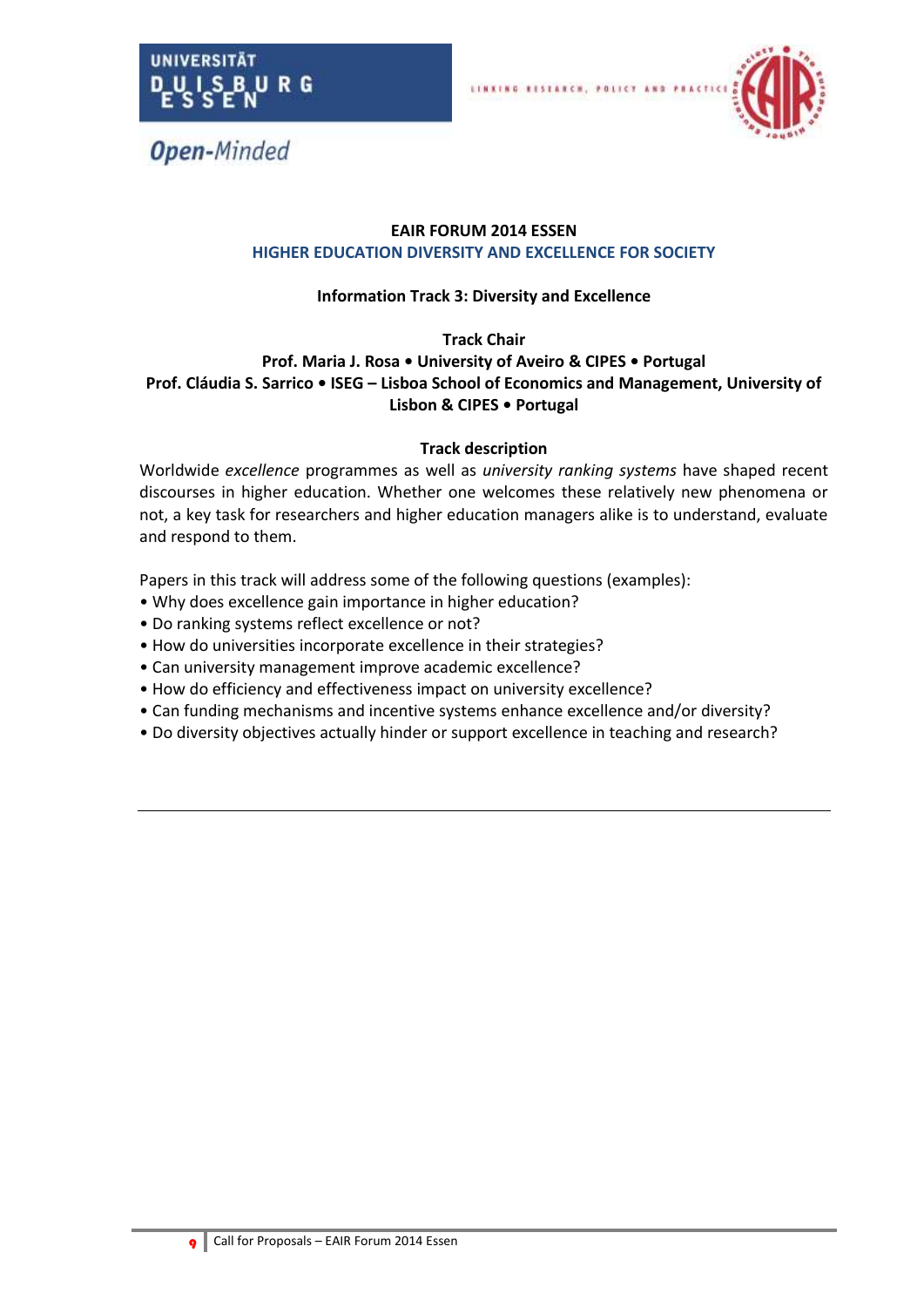



#### **EAIR FORUM 2014 ESSEN HIGHER EDUCATION DIVERSITY AND EXCELLENCE FOR SOCIETY**

LINKING

# **Information Track 4: Diversity and Access to Higher Education**

#### **Track Chair Prof. Hans Vossensteyn • University of Twente, Director CHEPS • Netherlands**

#### **Track description**

Access to higher education is related to a variety of management and policy issues, such as securing equal and fair opportunities and offering appropriate and relevant information to (potential) students. For students, it involves dealing with all the challenges related to making choices, completing their studies and making the transition to further studies or to the labour market. This track invites papers to describe innovative ways to increase access, to support study choice processes and to support the smooth transition from secondary or vocational to higher education as well as from one programme to the next. Papers may describe institutional policies and inter-institutional cooperation, but may also concern local, regional and national policies regarding student access, study success and mobility.

- What regulations, policies improve or hinder student access, persistence and mobility?
- Can widening participation be stimulated by addressing "new target groups"?
- How do regional and global differences influence access and mobility of students?
- Do diversity policies and strategies really improve access?
- What impact does increased access have on teaching contents and learning results?
- Does the European Qualifications Framework (EQF) enhance access and mobility?
- What are students' experiences and perceptions of access and widening participation?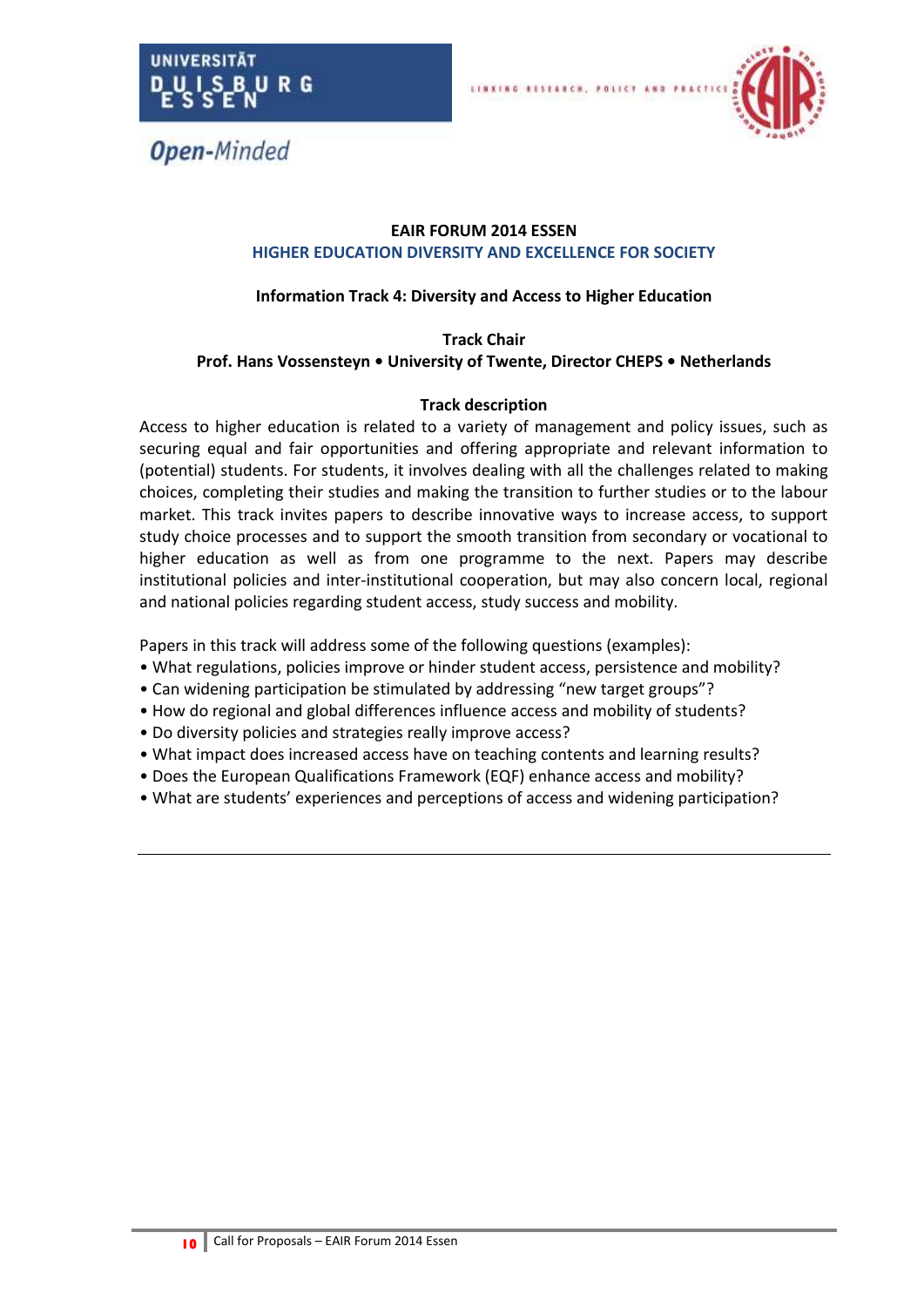



## **EAIR FORUM 2014 ESSEN HIGHER EDUCATION DIVERSITY AND EXCELLENCE FOR SOCIETY**

**LINKING** 

#### **Information Track 5: Student Experience: Diversity in Teaching, Learning & Services**

#### **Track Chair**

# **Dr. Clare Milsom • Liverpool John Moores University, Academic Registry • UK Dr. Elena Zaitseva • Liverpool John Moores University, Academic Registry • UK**

#### **Track description**

As higher education faces raised expectations in an international context, HEIs are under increased pressure to establish and declare themselves as providers of an exceptional learning experience. Many university websites or prospects claim to offer quality teaching and support services, employable graduates, quality learning resources and an experience that will mould, shape and equip students to be globally successful citizens. But do the visions of educational providers, governments and society as a whole represent the best interests of students? How we define, understand and enhance the student experience when faced with such a diverse set of values and expectations will provide real challenges for the future. This track aims to explore how we can meet such challenges and address the fundamental questions that are cornerstones of student learning and the student experience.

- There is not a single higher education institution (HEI) that does not claim to offer a learning experience of the highest quality but what exactly defines this quality?
- What do digitally equipped modern students expect when they enter higher education?
- Which services do today's students really require?
- How reliable are student satisfaction surveys?
- What does the modern student experience differentiate from experiences in the past?
- How do student support services react to the increasingly diverse student body?
- What are or should be responses to MOOCs (Massive Open Online Courses)?
- Will there be a rise in distance learning and education or is the campus experience essential?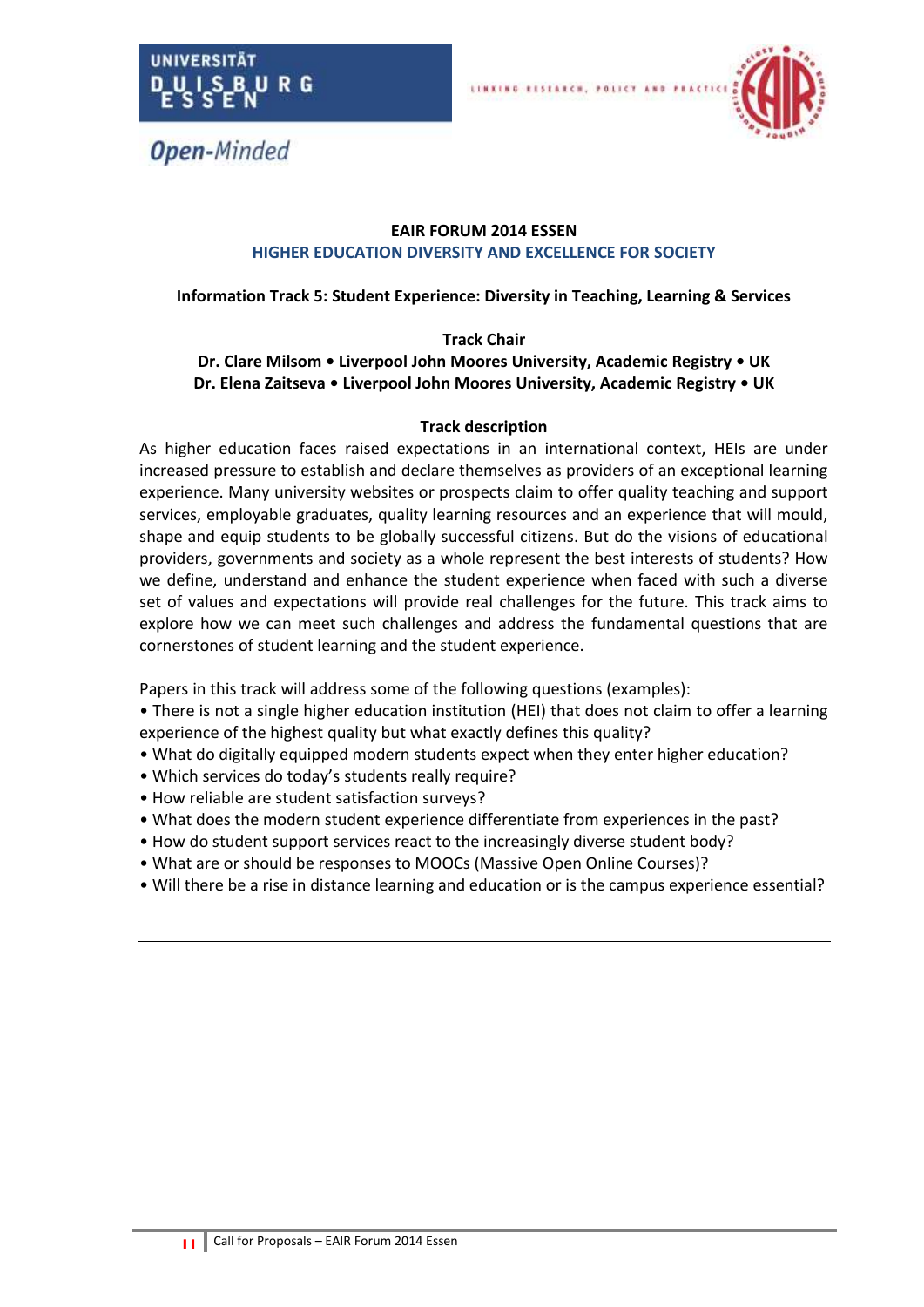



# **EAIR FORUM 2014 ESSEN HIGHER EDUCATION DIVERSITY AND EXCELLENCE FOR SOCIETY**

**LINKING** 

# **Information Track 6: Quality and Diversity**

#### **Track Chair**

# **Dr. Christian Ganseuer • University of Duisburg-Essen, Quality Development • Germany Dr. Mareike Landmann • University of Cologne, Quality Development • Germany**

#### **Track description**

Quality management in higher education: is it old hat or a growing challenge because of growing complexity and diversity? This track invites participants to discuss how quality management (QM) can be put to use by HEIs to deal with diversity issues. The questions of who defines quality, how it can be defined, how to measure quality of existing measures or enhance quality by introducing new measures have not been answered conclusively yet. Especially in regard to diversity in and of higher education, many questions have been left unanswered so far. The discussion will focus on the contribution of QM to an HE institution's approach to diversity in teaching and learning, research and scholarship. We invite discussions on the quality of approaches to diversity – from the level of single HE institutions to national, European or international higher education systems.

- How to go about defining the quality of diversity in higher education?
- Who defines quality in higher education and who should?
- How does diversity reflect and impact on quality?
- Can quality actually be measured?
- Is there a difference between system quality and institutional quality?
- Can students contribute to quality?
- Can technology (internet, e-learning) enhance diversity in higher education?
- Does accreditation of study programs and institutions contribute to diversity (and how)?
- Are there differences *between* higher education systems regarding takes on diversity, e.g. different national standards?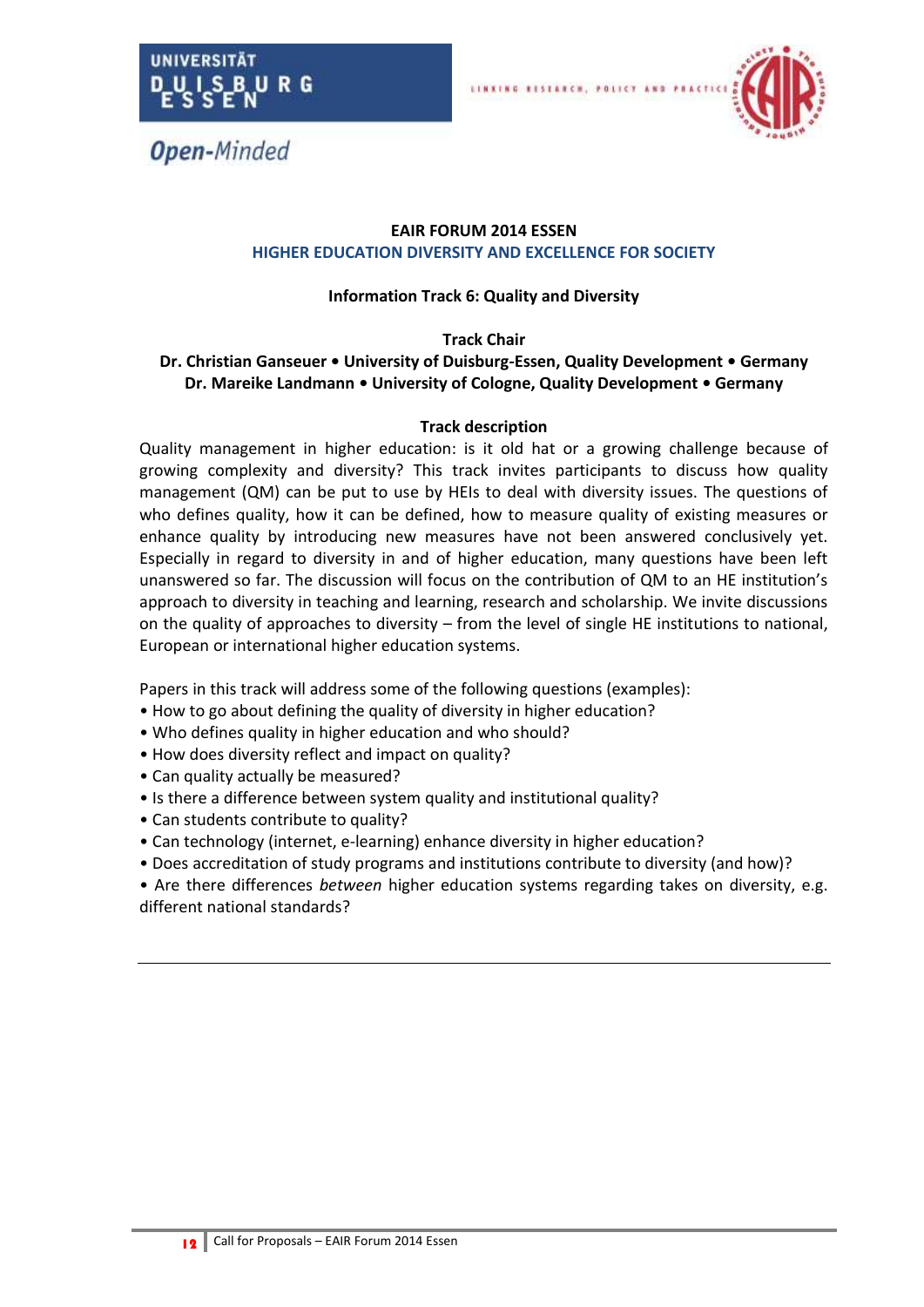



# **EAIR FORUM 2014 ESSEN HIGHER EDUCATION DIVERSITY AND EXCELLENCE FOR SOCIETY**

**LINKING** 

# **Information Track 7: Institutional Research: Analyzing Diversity and Excellence?**

#### **Track Chair Dr. Urs Hugentobler • ETH University Zurich • Switzerland Dr. Helena Lim • Higher Education Academy • UK**

# **Track description**

The provision of reliable, up-to-date research data on every aspect of the institution is increasingly important in many higher education systems around the world. In the context of increasing internal and external demands for accountability, performance indicators are now familiar concepts but remain highly contentious. Understanding an institution's performance is central to institutional research, helping higher education institutions to understand overall activity or to focus on specific areas such as education and research performance. These questions are also getting more complicated as concepts of excellence and diversity enter the agenda of university stakeholders. Therefore this track focuses on general questions of institutional research as well as specific measurement questions regarding excellence and diversity.

Papers in this track will address some of the following questions (examples):

- Which external stakeholders and expectations do influence institutional research?
- What are the organizational requirements for high-quality institutional research?
- Which methods, metrics and methodologies improve institutional research?
- How can concepts as e.g. impact, excellence or diversity be measured?

• Does performance measurement depend on external stakeholder definitions or is there an internationally perceived "common set" of indicators?

• Which problems of data collection and validity are relevant and how to address them?

• What is the role of institutional research beyond measurement (controlling, steering, managing)?